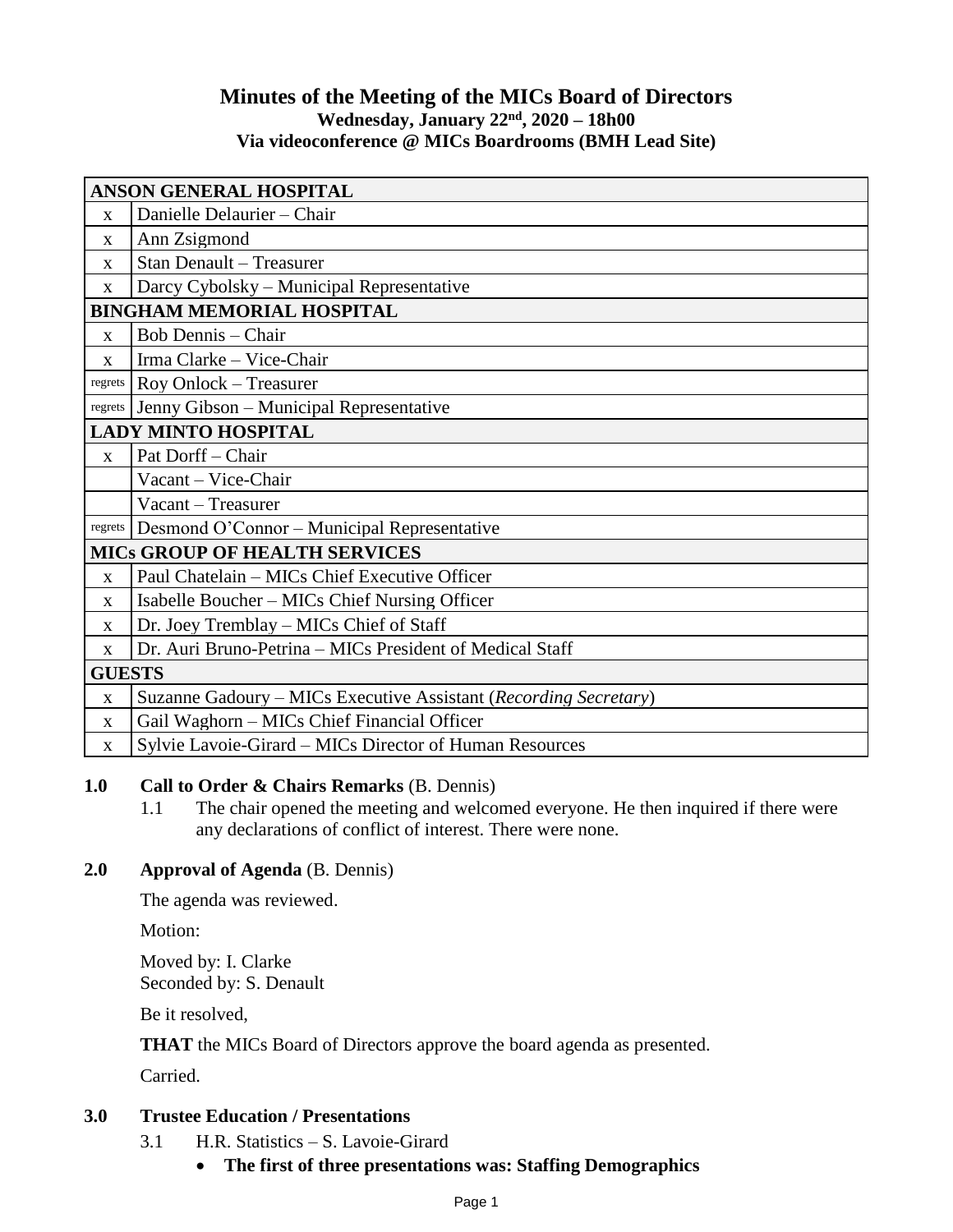- Currently have 365 Team Members across MICs which is comprised of 330 active staff and 35 inactive; numbers have not fluctuated much from last year
- Change in age demographics average age is 41 with different generations working together; healthcare is female dominated
- Many baby boomers who retire come back to work
- Years of service 8% at  $30+ / 64$ % have been here less than 10 years
- Nursing is the largest piece of the pie at 52%; administration is at 5%
- Three unions, the largest being SEIU; ONA is strictly RNs and OPSEU
- **Second presentation: Physician Recruitment**
- It is a misconception that physicians work for the hospital; they have a contractual agreement with the Ministry of Health and Long-Term Care
- Primary care works independently from the hospital
- Physicians have to provide locum coverage for the ER when they're away
- Newly recruited physician will provide primary care and some LTC services
- Still looking for a general surgeon to replace Dr. Klassen
- We are relying more and more on locums to cover our ER department
- Physician recruitment remains extremely competitive; many communities are offering lucrative incentives
- All communities except for the GTA and Ottawa are considered underserviced
- Retention is challenging as the workload is overwhelming
- Currently providing travel and accommodations for ER physicians
- Looking at changing the model to attract new physicians
- We attend many recruitment fairs and have increased the number of medical learners in our hospitals to recruit them once they graduate
- We advertise in the CMJA, all other methods of free advertising plus newspapers
- Have been meeting with the municipalities to work on funding and a recruiter position; this will be added to our recruitment package
- Board members were invited to ask questions
- **Third presentation: Board Concerns**
- Nursing overtime was addressed at the last meeting
- Director H.R. reviewed the various strategies that were used to recruit RNs in the last 5 years as well as what worked and what didn't; there is a vast shortage of nurses across Ontario; discussed what other hospitals in our area are doing; everyone is struggling with nursing shortage
- Hiring practices and policies: MICs hiring policy was reviewed and updated this year; hiring process is comprehensive; new hires to through a probationary period to ensure they meet the needs of the organization
- Senior management positions: MICs does not conduct exit interviews but keep track of the reasons; because of confidentiality, we are unable to disclose why Team Members leave the organization; frequent turnover is costly; there are financial implications but difficult to put a dollar amount; terminations are a reality and occur for various reasons
- Will let team members know that they can request an exit interview
- A copy of the last presentation will be forwarded to board members

## **4.0 Approval of Minutes (B. Dennis)**

4.1 Minutes of the MICs Board of Directors meeting held November  $27<sup>th</sup>$ , 2019 were provided for information.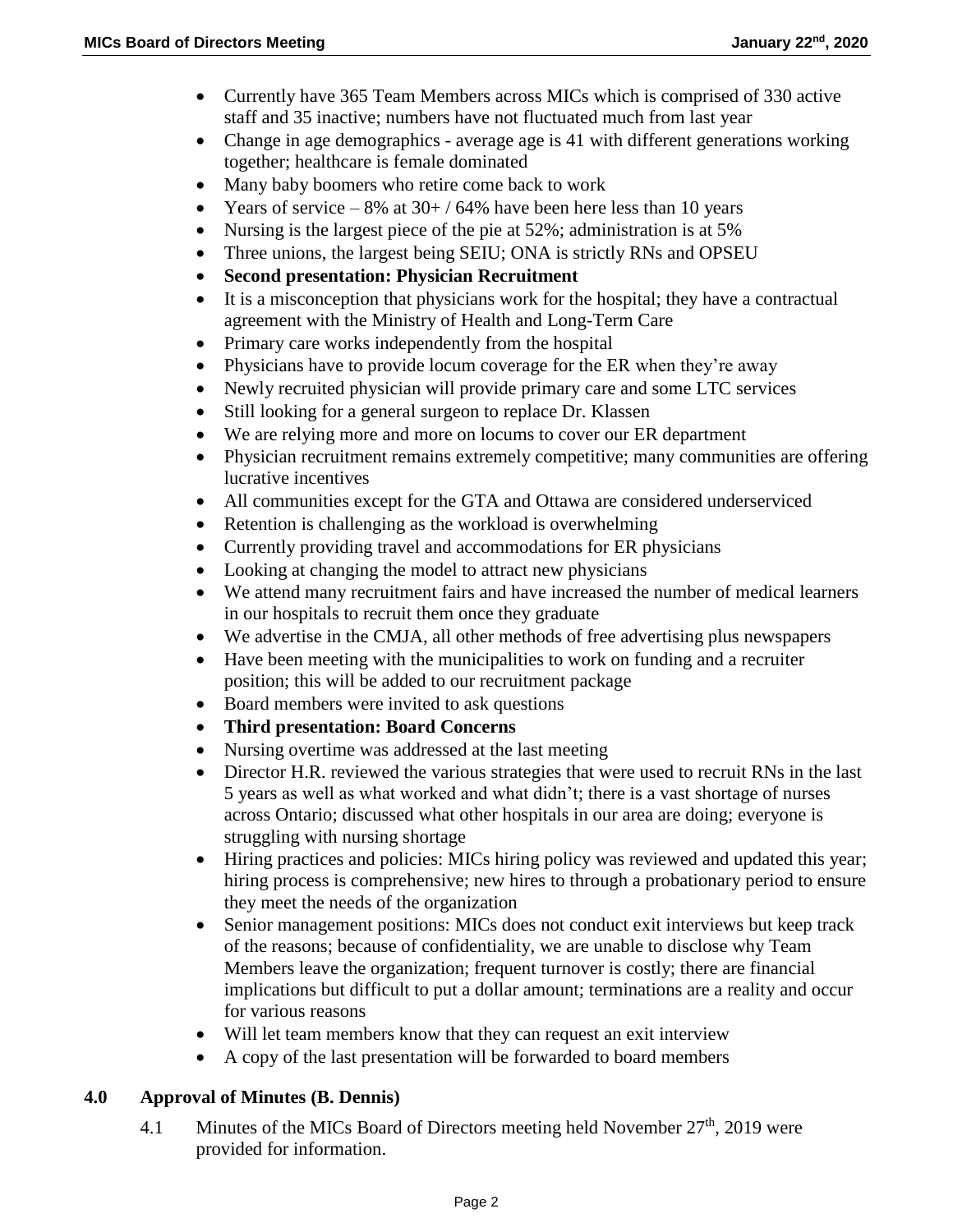Motion:

Moved by: I. Clarke Seconded by: S. Denault

Be it resolved,

**THAT** the MICs Board of Directors approve the minutes of the meeting held November  $27<sup>th</sup>$ , 2019 as presented.

Carried.

### **5.0 Follow-Up Items**

- 5.1 Review of the 2019-2020 Board Work Plan
	- The Board Work Plan was reviewed for the month of January.
	- The Board Peers and Board Chairs Assessments were distributed to all board members; results are being compiled and will be reviewed at a separate meeting.
	- The Chief of Staff goals and objectives will be done next year due to the fact that we have a new COS who has not undergone a performance review yet
	- The strategic update, HAPS and QIP are being presented today.
	- **Looking at an education session instead of a board retreat by the end of the year**

## **6.0 MICs Finance**

- 6.1 November 2019 Operating Statements G. Waghorn
	- Chief Financial Officer gave a quick update of the financial statements for all sites; doing well financial in November; financial situation has improved; all three hospitals have received NUPT money; no significant changes to any of the sites since last month; key variances are IT & HR which are \$100,000 under budget

#### **BMH:**

- Hospital operating at a surplus of \$428,154 at the end of November
- Total operating revenue: \$5,441,794
- Total operating expenses: \$5,013,640

### **AGH:**

- Hospital operating at a surplus of \$75,092 at the end of November
- Total operating revenue: \$6,469,199
- Total operating expenses: \$,394,108

## **SCM:**

- Long-term-care home operating at a deficit of (\$373,797) at the end of November
- Total operating revenue: \$3,358,954
- Total operating expenses: \$3,932,751

## **LMH:**

- Hospital operating at a surplus of \$646,155 at the end of November
- Total operating revenue: \$9,964,663
- Total operating expenses: \$9,318,507

## **VM:**

- Long-term-care home operating at a deficit of (\$82,219) at the end of November
- Total revenues: \$1,814,810
- Total operating expenses: \$1,897,029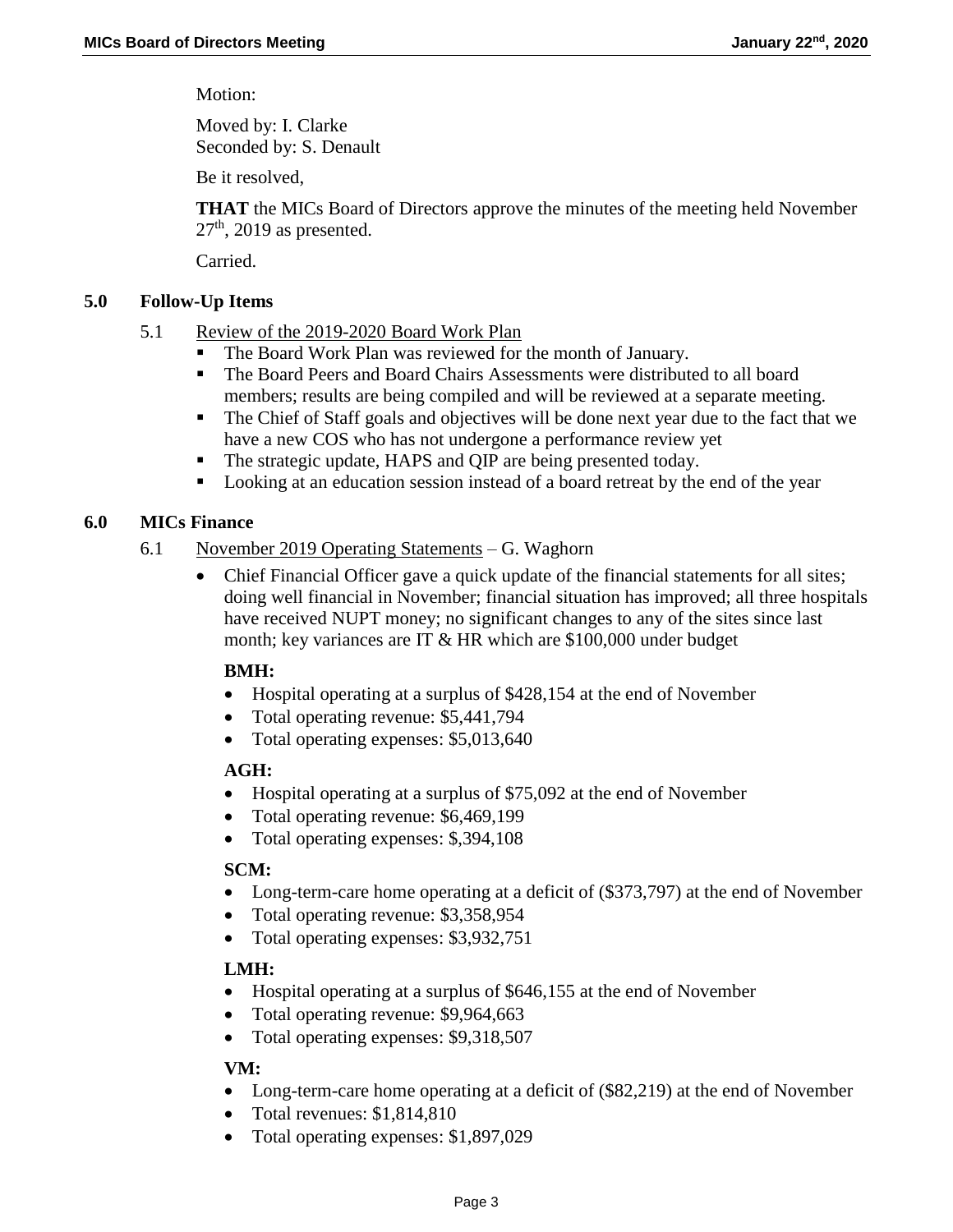Motion to approve November 2019 Operating Statements

Moved by: D. Cybolsky Seconded by: P. Dorff Be it resolved,

**THAT**, the MICs Board of Directors approve the November 2019 Financial Statements for Bingham Memorial Hospital, Anson General Hospital, South Centennial Manor, Lady Minto Hospital and Villa Minto as presented. Carried.

- 6.2 Approval of HAP Submission G. Waghorn
	- The budget summaries were provided for information
	- Submitted preliminary budget to NELHIN in November
	- Board approved budget assumptions in November; built the assumptions into this draft
	- We were advised to plan for a 0% increase
	- We are signed into a collective agreement and unions had already negotiated their increases
	- No significant change in FTE at any sites; did not build in any significant reductions
	- **BMH:** at breakeven position for next year; projections for staffing patterns is also breakeven
	- **AGH:** showing a surplus but will be submitting a deficit budget of \$357,965
	- **LMH:** submitting a deficit budget of \$217,078 that will not impact patient care
	- Board members were invited to ask questions.

Motion:

Moved by: S. Denault Seconded by: D. Delaurier

Be it resolved,

**THAT** the MICs Board of Directors approve the draft budget 2020-2021 Hospital Annual Planning Submission for Bingham Memorial Hospital and Lady Minto Hospital as presented. The MICs board approves the AGH deficit budget submission of \$553,000 and will wait to hear back from the NELHIN regarding the direction of the hospital improvement plan.

Carried.

### **7.0 Presentations/Reports** (B. Dennis)

- 7.1 Chief Executive Officer Report: (P. Chatelain)
	- The report was provided for information.
	- The CEO provided the following overview:
		- o Attended ministry's webinar on LTC bed application extension last week; application deadline to apply for beds has been extended to March 21, 2020; need to complete another application with letters of support if we apply for 96 beds
		- o Continue to work with Timmins Health Team on development submission which was sent to the ministry on January 20
		- o Another delay in signing RFP for NUPT as MOHLTC cannot commit to a threeyear funding agreement; has to go to Cabinet as part of the Ontario Budget Submission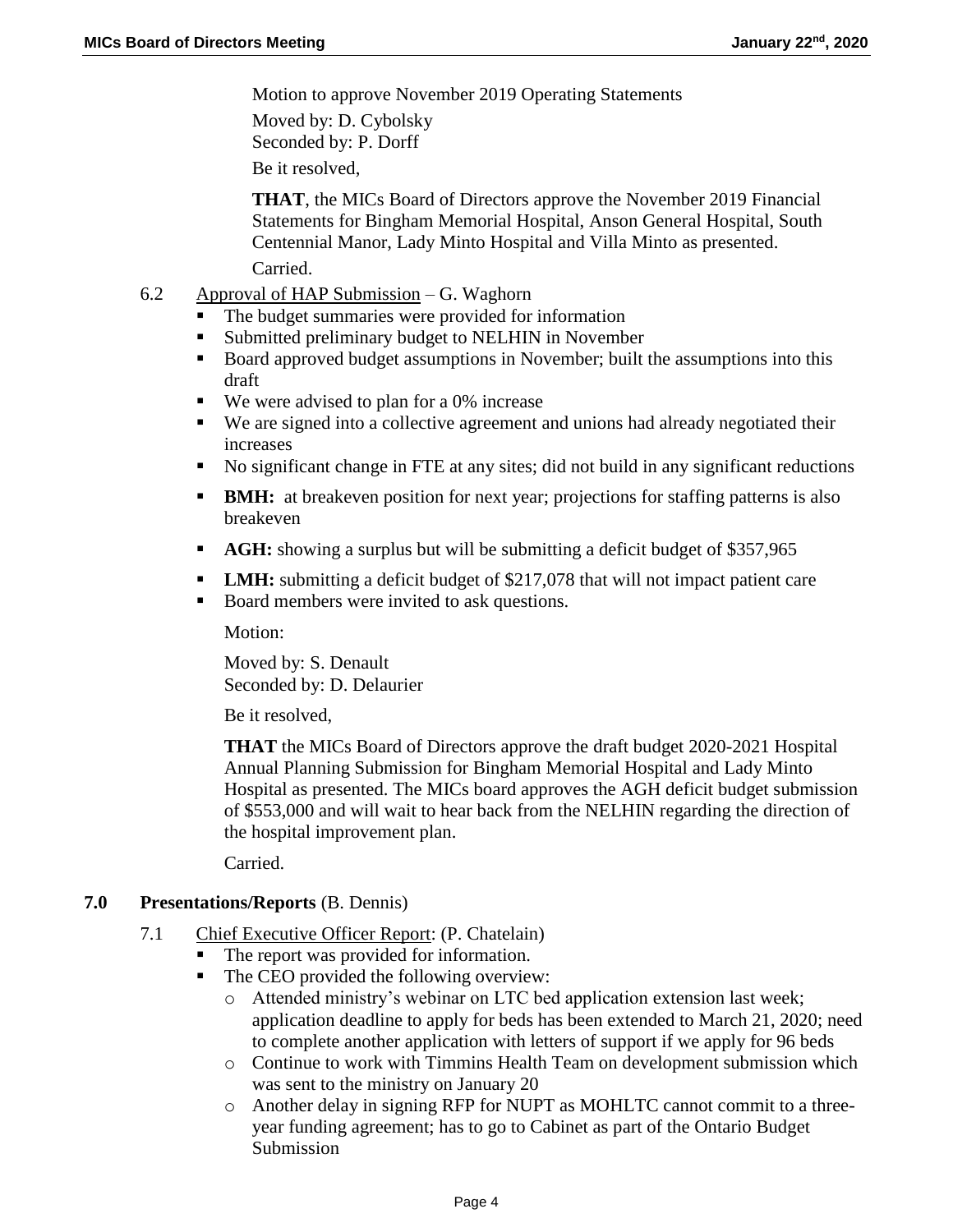- o Phase II of LMH lab renovation begins in February; AGH lab renovation has started
- o Community cares radio-thon with Moose FM held on December 12 raised close to \$56K; goal was to raise \$80K for lab equipment which will benefit all sites
- o SCM Curling Bonspiel is being held this weekend, January 24-25 at the Iroquois Falls Curling Club
- Board Members were invited to ask questions.
- 7.2 Chief Nursing Officer Report: (I. Boucher)
	- The CNO reported on the following items:

### *Quality, Risk & Patient Safety*

o Received Quality Improvement Plan (QIP) guidance materials for 2020/21; currently identifying priority indicators for MICs.

## *Nursing*

- o Occupancy rates remain comparable to previous quarters AGH 78%, BMH 46%, LMH 67% (Q1 and Q2 combined)
- o Increase in ALC occupancy in acute care beds at LMH (55%), AGH 67%, BMH 66%
- o Currently recruiting for AGH/BMH Patient Care Manager; interviews are being conducted
- o Continue to see lateral movement within MICs with RN staffing due to internal postings, mat leaves, etc.
- o AGH and LMH have received bladder scanners through donations; one has been added to BMH's capital list for 2020; will enhance "Lose the Tube" initiative and medical directive.
- o Reviewing improvements to current LMH observation room for mental health patients; poor location poses security and privacy concerns
- o LMH Surgical program: Urology services provided in October; date of dental services to be determined.

#### **Non-Urgent Transfers**

o Accessible Transportation Services (ATS) can now accommodate stretcher; services are being well received by staff.

#### **Pharmacy**

- o Successfully recruited MICs Pharmacist who will be starting in early February.
- o Pharmacy Tech leaving at end of January; no applications received for temporary position. Looking at utilizing remote pharmacy tech from NW Tele-pharmacy for order entries and possibility of hiring a Pharmacy Clerk to provide additional support.
- o Reviewing ways to enhance Pharmacy services with TDH.
- o ADU (Automated Dispensing Unit) project going well; finalizing policies/procedures.

## **Infection Prevention and Control**

#### **Outbreaks:**

o Gastroenteritis outbreak at SCM in August (Q2); symptoms were vomiting/diarrhea. Organism was not identified; eight residents & five staff met definition.

#### **Environmental Audits:**

- o Commenced at BMH in September. Glitter germ placed on 15 high touch surfaces; 64% of high touch surfaces were cleaned.
- o Audits were commenced in October for LMH, AGH and SCM. The information will be provided in the Q3 report.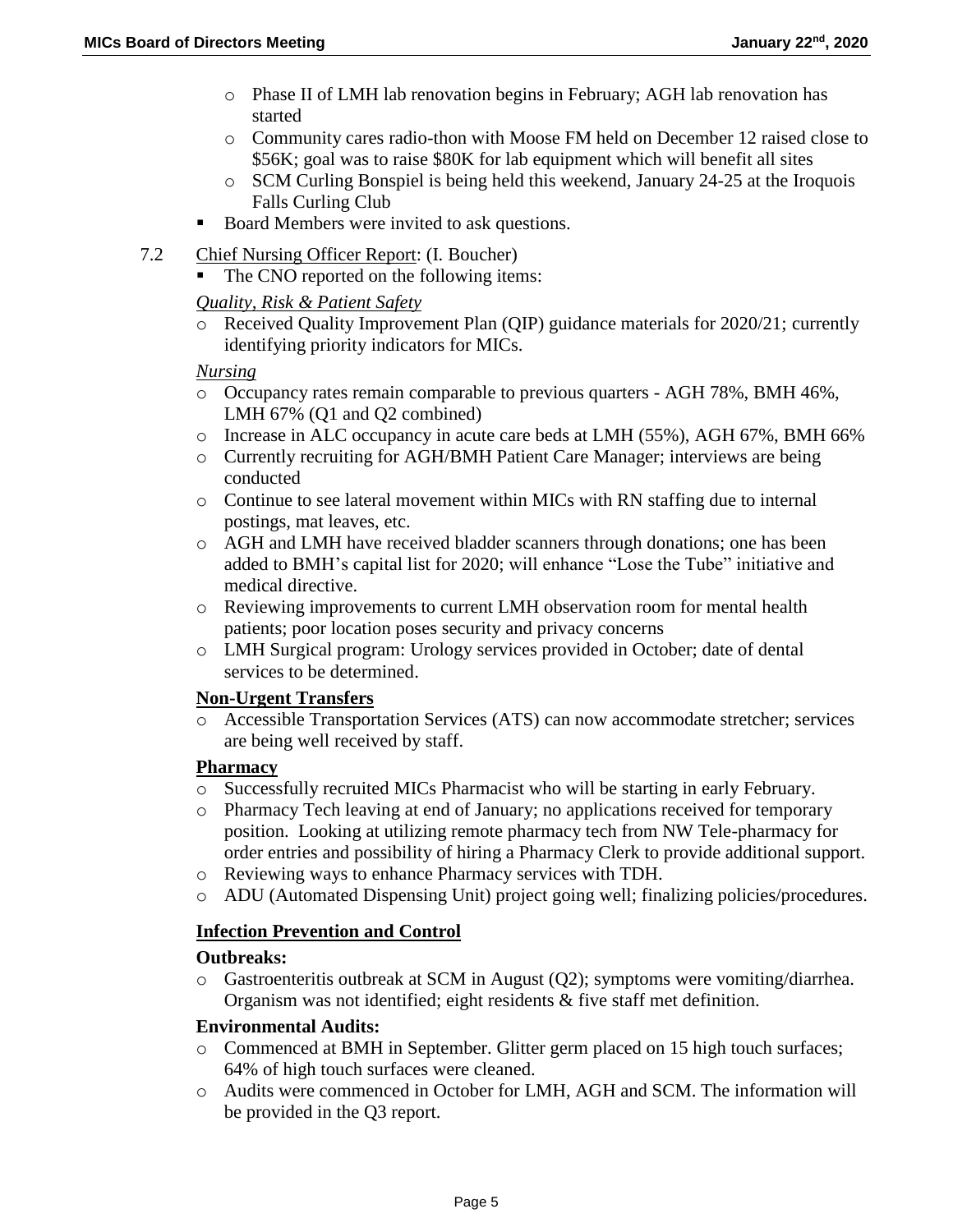### **Hand Hygiene Rates for Q2:**

- o BMH/Rosedale's rates were below goal; departments where misses were noted were discussed and four moments of hand hygiene were reviewed by manager.
- o No threats of Corona virus in our area; are taking extra precautions nonetheless
- o All hospitals are required to keep a certain amount of pandemic supplies; these are replaced when they expire

### **Care Transitions/Hospice**

- o Received 46 discharge planning referrals (Q3)
- o Received 13 referrals for Hospice (Q3)
- o Process for collecting data on discharge summaries sent to primary care within 48hrs was established.
- o We now have access to tele-psychiatry services through the Centre for Addiction and Mental Health (CAMH) for initial assessments.
- o Funding was secured for visiting volunteer program.
- o Mental Health First Aid education will be offered in house in March (two-day training).
- Board members were invited to ask questions.

### **8.0 Medical Staff** (Dr. S. Tremblay)

- 8.1 Chief of Staff Report:
	- Dr. Tremblay provided a verbal update on the following:
		- o We continue to recruit physicians for all our communities
		- o Always encouraging medical residents and NPs to come to our hospitals
		- o Next urology clinic in early February; will increase it to four visits a month
		- $\circ$  Dental surgery next dates are March 27<sup>th</sup> and May 8<sup>th</sup>
- 8.2 Medical Advisory Committee Minutes  $N/A$
- **9.0 LHIN / MOHLTC Business** (P. Chatelain)
	- 9.1 deferred to February meeting
- **10.0 MICs Quality Committee** (I. Boucher)
	- 10.1 Quality Committee Minutes
		- $\bullet$  N/A
	- 10.2 Review of QIP and Key Indicators
		- The document was provided for information.
		- ALC rate: continue with it even though we have no way to reduce our numbers
		- Number of inpatients receiving care in unconventional spaces or ER stretchers: does not apply to us; we don't have any hallway medicine
		- Time to inpatient bed: we are exempt
		- Discharge summaries sent from hospital to primary care provider within 48 hours of discharge: will continue to monitor this indicator
		- Patient experience: will determine the question to use
		- Complaints acknowledged in a timely manner: we are doing well with this (100%) and should continue to monitor but not add it to the QIP
		- Number of workplace violence incidents; we will continue with this as it is mandatory
		- Documented assessment of palliative care needs among patients identified to benefit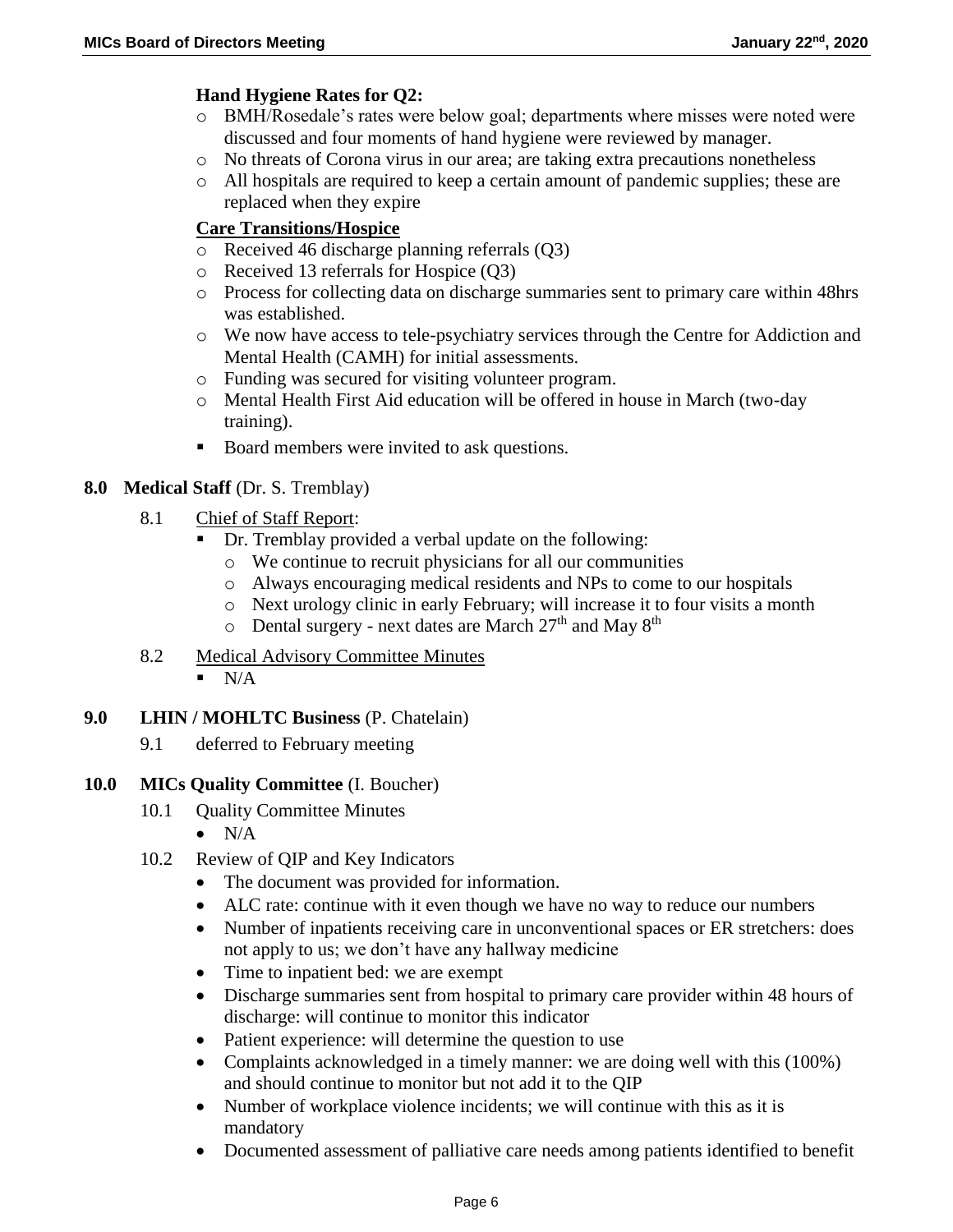from palliative care: Care Transition Coordinator looks after this; it will be added to our plan

- Repeat emergency visits for mental health: we hope to get more data on this; it will be added to the QIP
- Medication reconciliation at discharge: doing well; remove from plan but continue to monitor
- Total of 6 indicators for acute care
- LTC: potentially avoidable emergency department visits; add to QIP; looking at the questions on the LTC survey
- Resident experience: add to QIP
- Documented assessment of palliative care needs among residents identified to benefit from palliative care
- The Executive Team approved all recommendations.
- 10.3 Corporate Scorecard:
	- Readmission of Mental Health Patients: HQO has retired this indicator
	- Resident Satisfaction (LTC): will continue with one question out of the survey
	- ER satisfaction: pulled from ER questionnaire; lower response rates than expected
	- Acknowledgement of complaints: response within 5 business days/  $\text{LTC} 10$  days; 100%
	- ALC days: remain a challenge; provincial priority; limited ability to influence outcome
	- Harmful falls: showing in the red for all three sites; monitor falls through RL6; level of severity scale from 0 to 6; measuring level 2 and greater; 95% of all these falls were level 2
	- Workplace violence: mandatory indicator; remains on QIP this year; committed to improving quality in acute care sites
	- Discharged patient summaries; wanted to collect baseline data; sent to primary care provider within 48 hours; built into database
	- Potential Avoidable ER Visits: good numbers; continue to monitor indicator for this year

## **11.0 Site Business** (B. Dennis)

- 11.1 Anson General Hospital:
	- A letter of appreciation from a SCM Resident family member was provided for information
- 11.2 Bingham Memorial Hospital:
	- $N/A$
- 11.3 Lady Minto Hospital:
	- $\blacksquare$  N/A
- **12.0 Partnership Business** (Bob Dennis)
	- 12.1 November 2019 Board Effectiveness Survey Results
		- 12 out of 12 surveys were submitted.
	- 12.2 January Board Effectiveness Survey
		- The survey was emailed via Survey Monkey.
	- 12.3 Review Strategic Directions Progress / Update
		- 2020 goals changes were highlighted in red